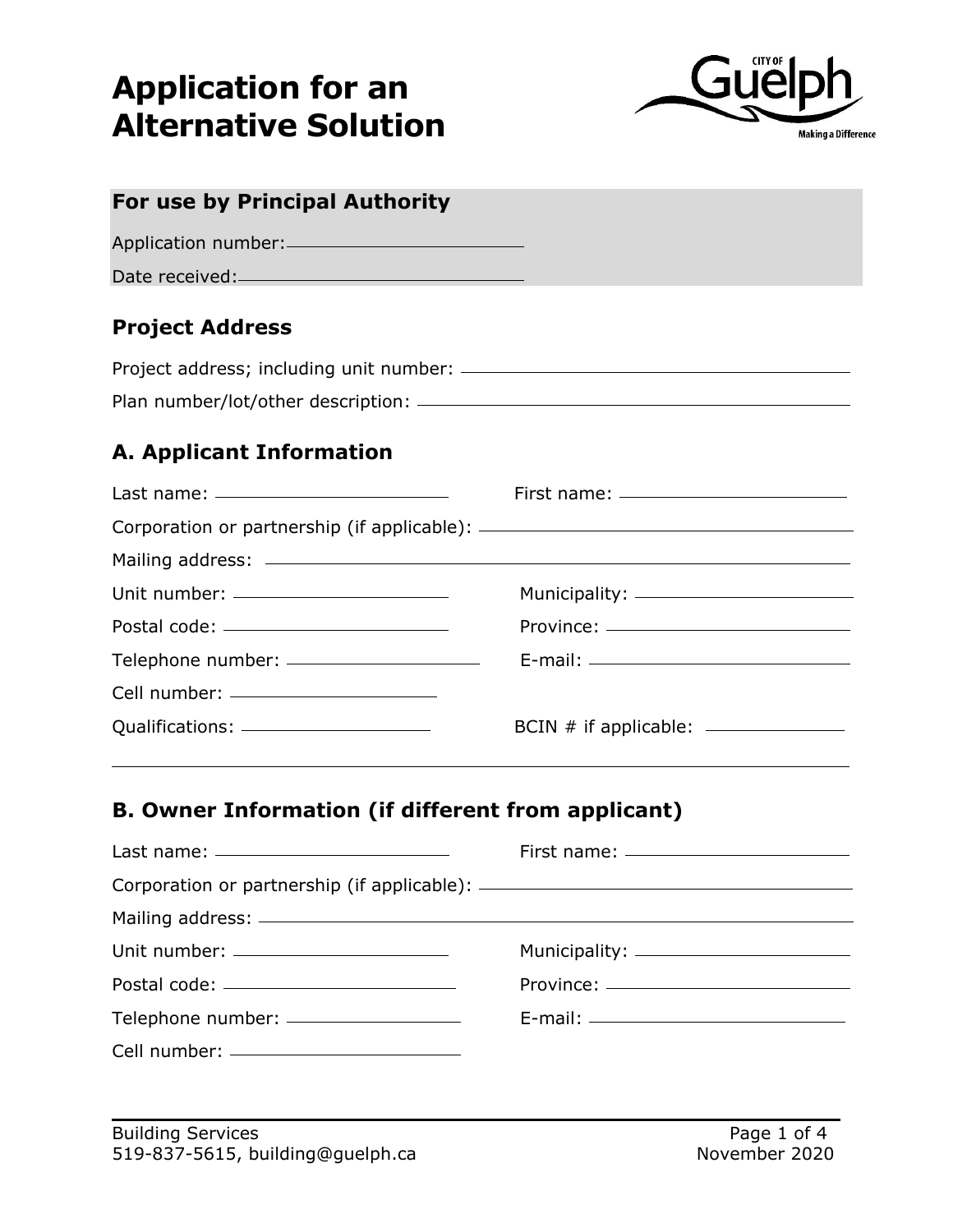| <b>C. Summary of Proposed Alternative solution</b> |                                                                                   |            |  |  |  |
|----------------------------------------------------|-----------------------------------------------------------------------------------|------------|--|--|--|
| New construction                                   | Addition to an existing building                                                  |            |  |  |  |
| Alteration/repair                                  | □ Conditional permit                                                              | Demolition |  |  |  |
|                                                    |                                                                                   |            |  |  |  |
|                                                    |                                                                                   |            |  |  |  |
|                                                    |                                                                                   |            |  |  |  |
|                                                    | ,我们也不能在这里的时候,我们也不能在这里的时候,我们也不能会在这里的时候,我们也不能会在这里的时候,我们也不能会在这里的时候,我们也不能会在这里的时候,我们也不 |            |  |  |  |
|                                                    |                                                                                   |            |  |  |  |
|                                                    |                                                                                   |            |  |  |  |
|                                                    |                                                                                   |            |  |  |  |
|                                                    | <b>D. Applicable Division B Provisions</b>                                        |            |  |  |  |
| Sentence                                           | Summary of provision                                                              |            |  |  |  |
|                                                    |                                                                                   |            |  |  |  |
|                                                    |                                                                                   |            |  |  |  |
|                                                    |                                                                                   |            |  |  |  |

## **E. Applicable Objectives and Functional Statements**

| Sentence | Functional<br>statement | Objective | Summary of area of performance |
|----------|-------------------------|-----------|--------------------------------|
|          |                         |           |                                |
|          |                         |           |                                |
|          |                         |           |                                |
|          |                         |           |                                |
|          |                         |           |                                |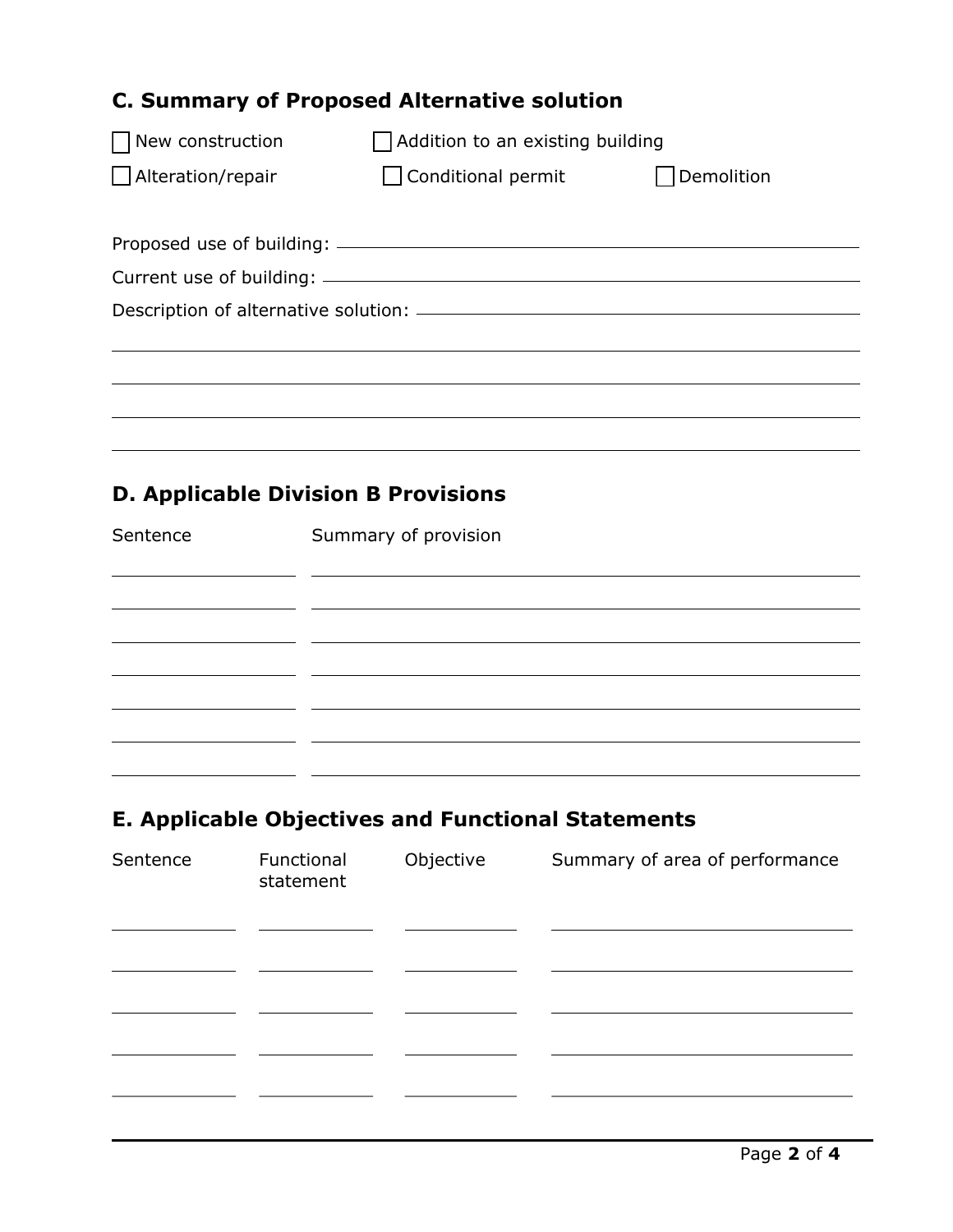### **F. Confirmation of Level of Performance**

Division B requirement<sup>i</sup> Alternative solution<sup>ii</sup> <u> 1989 - Johann Barn, mars et al. (</u>

#### **G. Supporting Documentation/Attachments**

Please list the author and the title of the document(s) here:

| $1.$ $\frac{1}{2}$ $\frac{1}{2}$ $\frac{1}{2}$ $\frac{1}{2}$ $\frac{1}{2}$ $\frac{1}{2}$ $\frac{1}{2}$ $\frac{1}{2}$ $\frac{1}{2}$ $\frac{1}{2}$ $\frac{1}{2}$ $\frac{1}{2}$ $\frac{1}{2}$ $\frac{1}{2}$ $\frac{1}{2}$ $\frac{1}{2}$ $\frac{1}{2}$ $\frac{1}{2}$ $\frac{1}{2}$ $\frac{1}{2}$ $\frac{1}{2}$ $\frac{1}{$ |
|------------------------------------------------------------------------------------------------------------------------------------------------------------------------------------------------------------------------------------------------------------------------------------------------------------------------|
|                                                                                                                                                                                                                                                                                                                        |
| $2.$ $\overline{\phantom{a}}$                                                                                                                                                                                                                                                                                          |
|                                                                                                                                                                                                                                                                                                                        |
|                                                                                                                                                                                                                                                                                                                        |
|                                                                                                                                                                                                                                                                                                                        |
| $4.$ $\overline{\phantom{a}}$                                                                                                                                                                                                                                                                                          |
|                                                                                                                                                                                                                                                                                                                        |
|                                                                                                                                                                                                                                                                                                                        |
| $6.$ $\overline{\phantom{a}}$                                                                                                                                                                                                                                                                                          |
|                                                                                                                                                                                                                                                                                                                        |

### **H. Reason for Proposed Alternative Solution**

### **I. Declaration of Applicant**

I (print name) certify that:

1. As per the requirements of Division A, Article 1.2.1.1., by using the Alternative Solution proposed, the Level of Performance required by the applicable Acceptable Solutions in respect of the Objectives and Functional